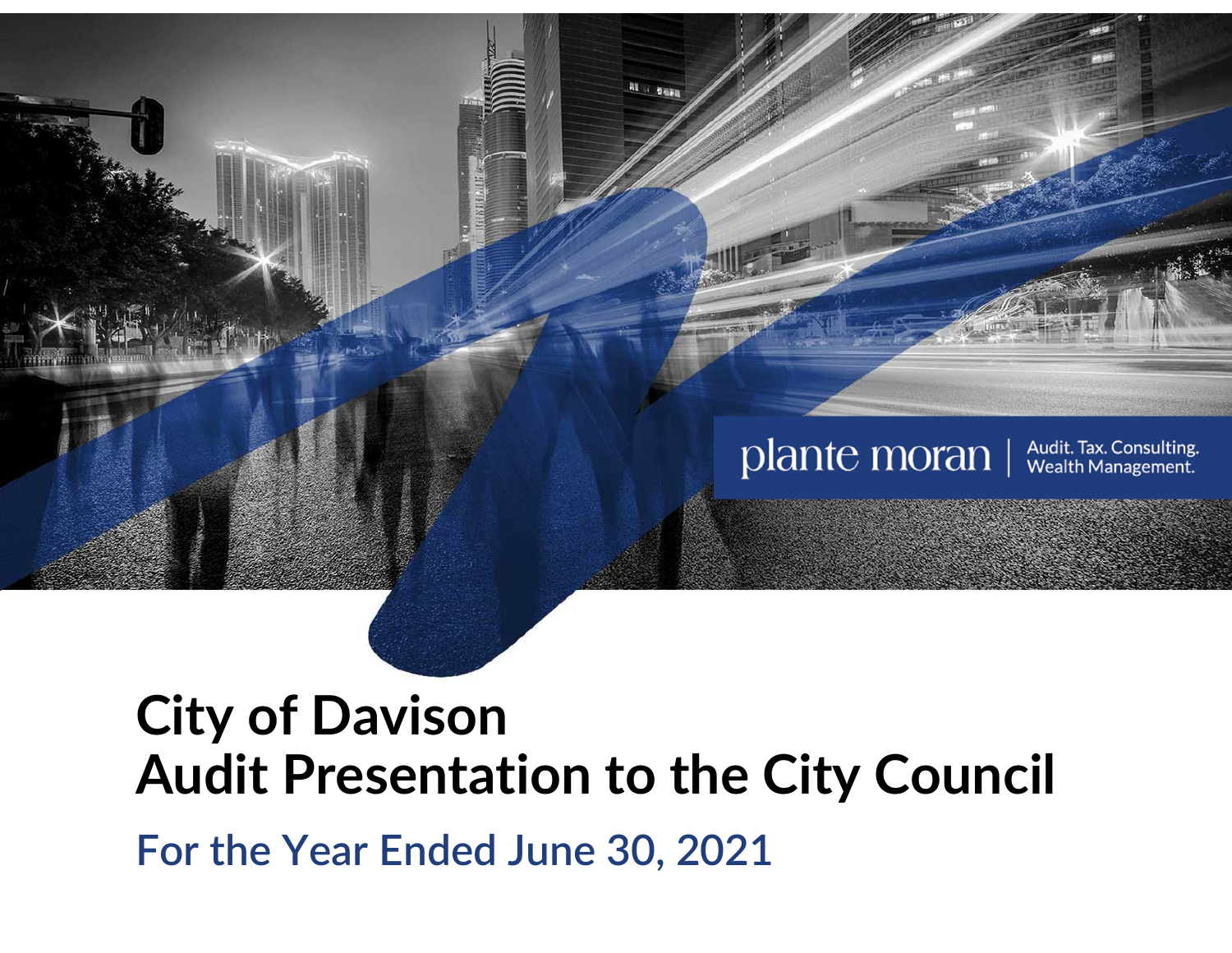## **City of Davison Governmental Fund Revenue Years Ended June 30**

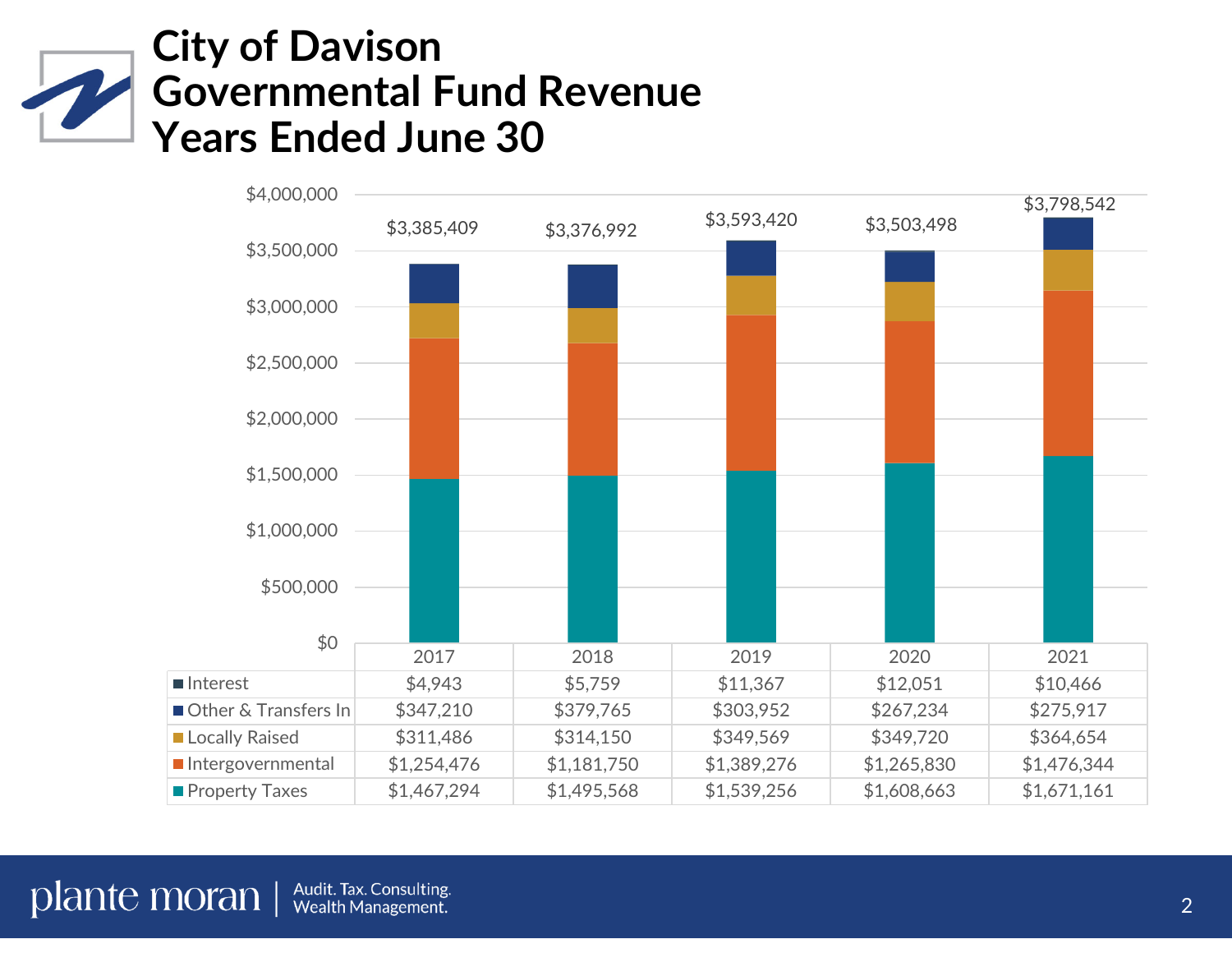## **City of Davison Governmental Fund Expenditures Years Ended June 30**

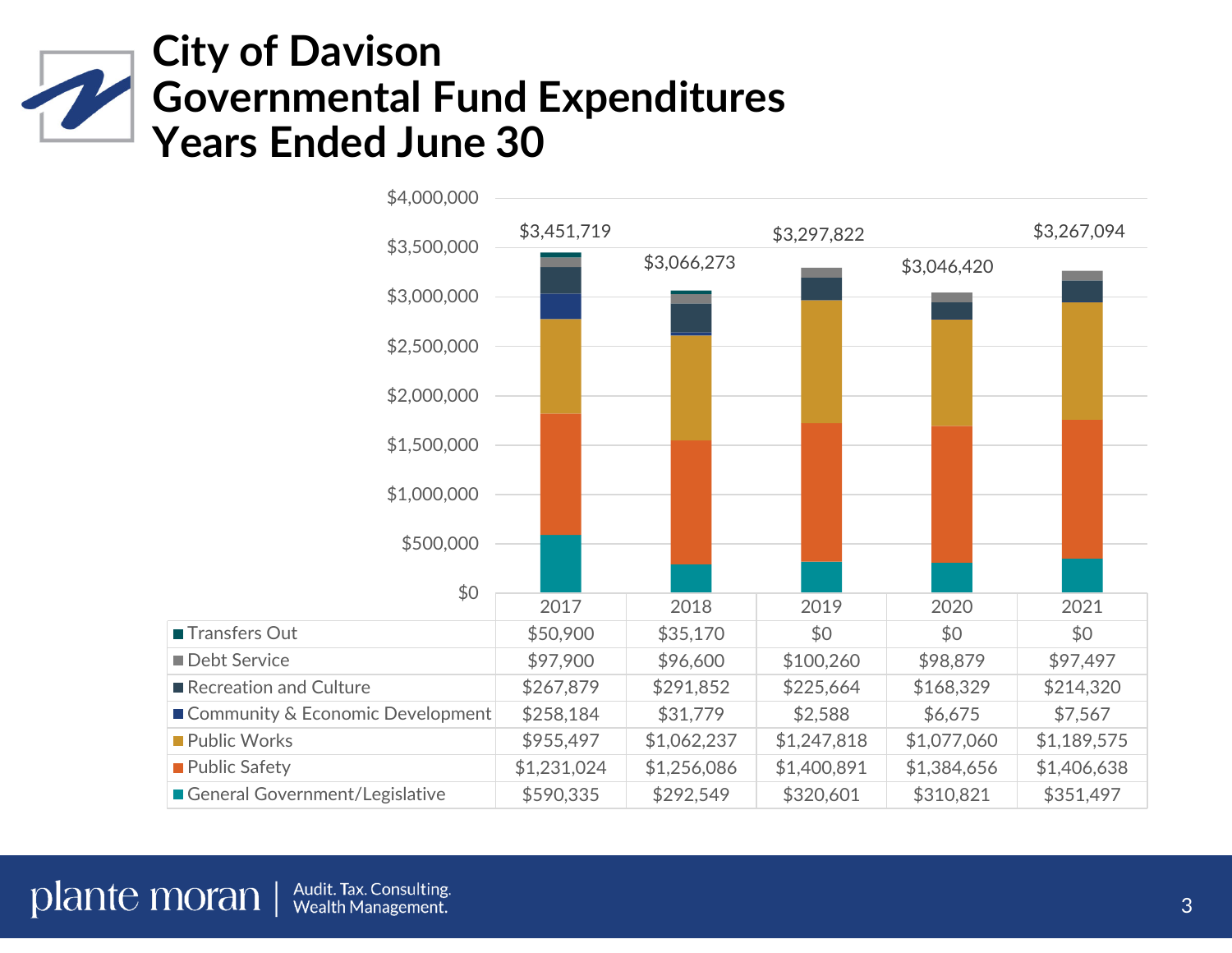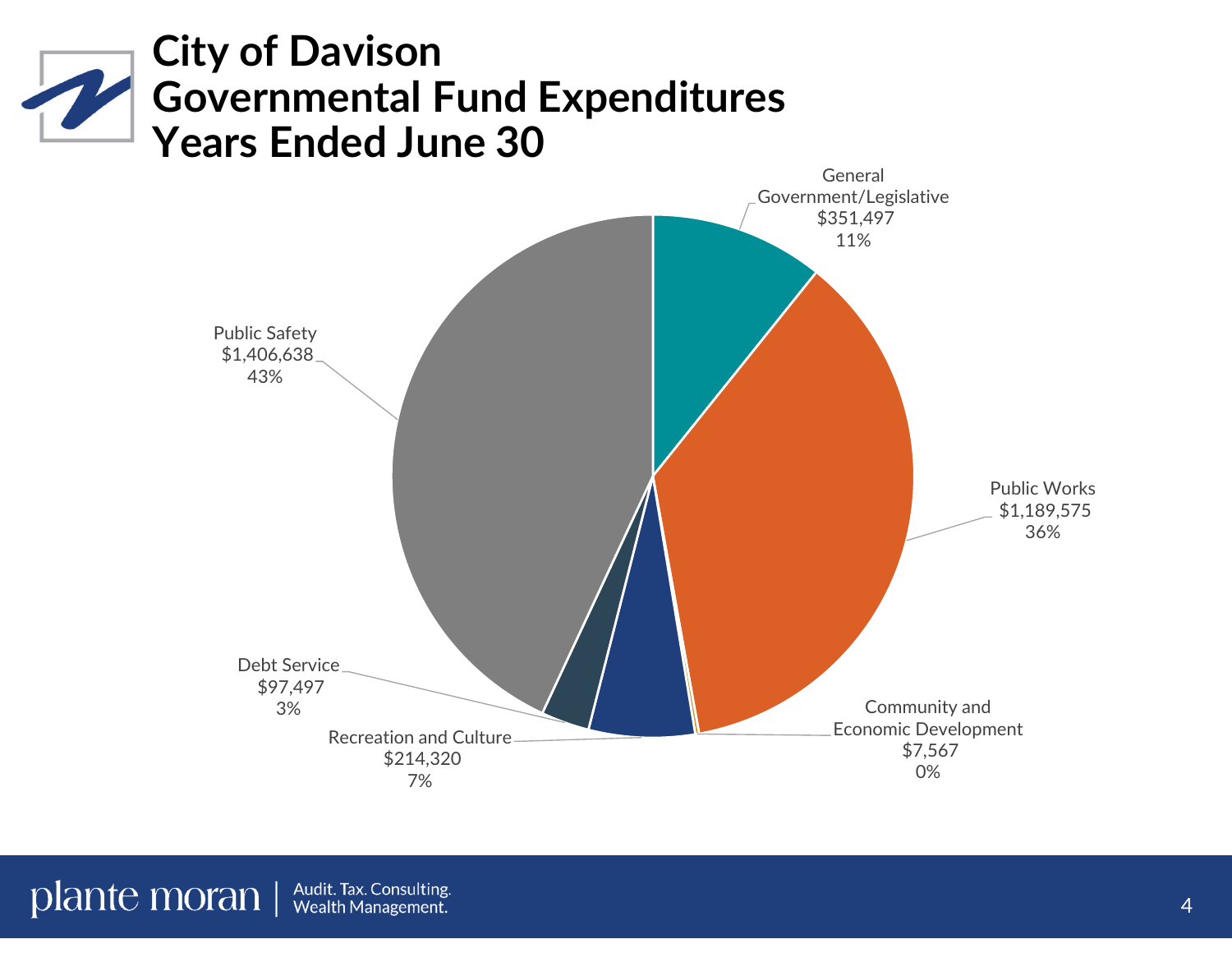## **City of Davison General Fund—Fund Balance Years Ended June 30**

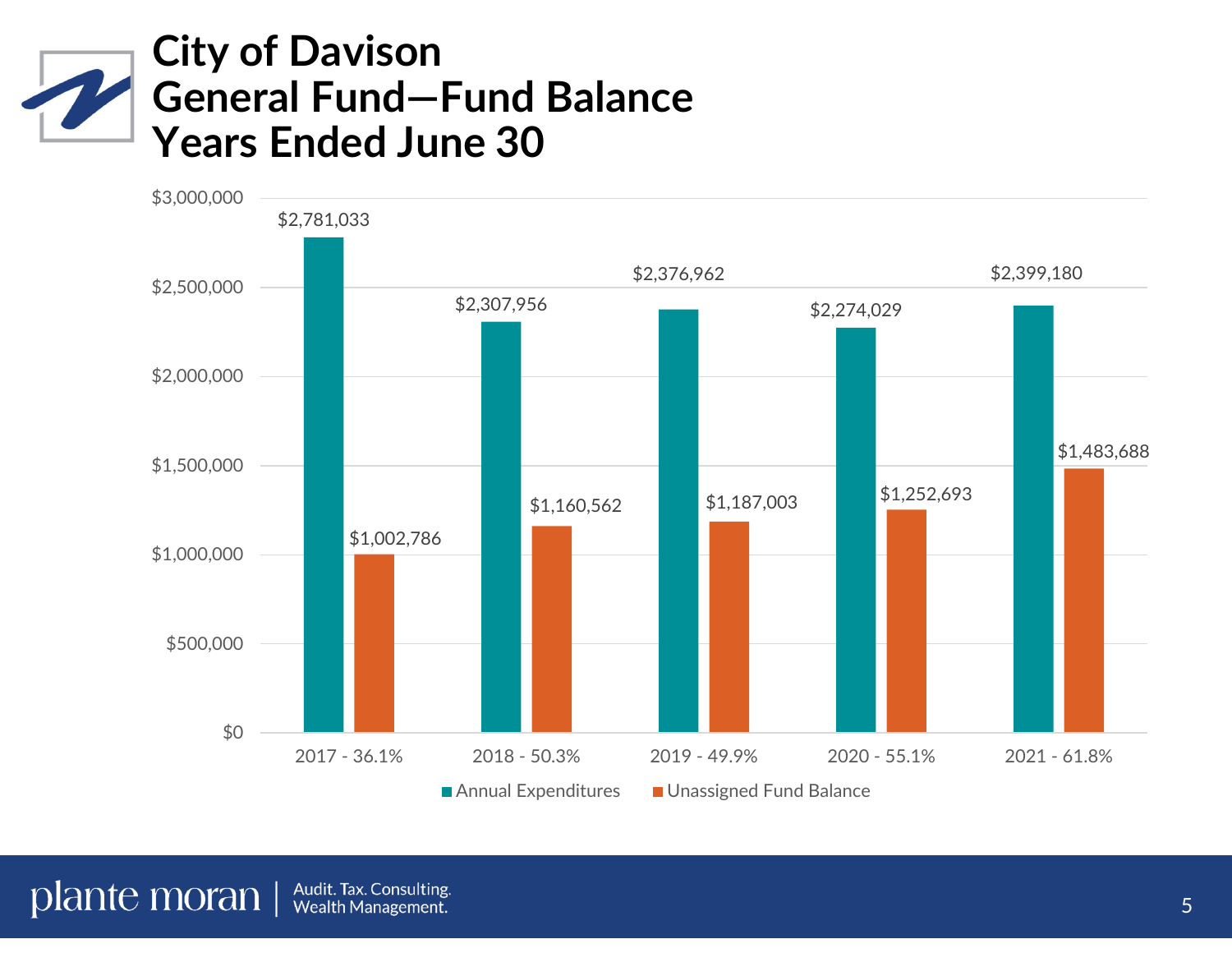



Operating Revenue **Desimal Operating Expenses -**Operating Income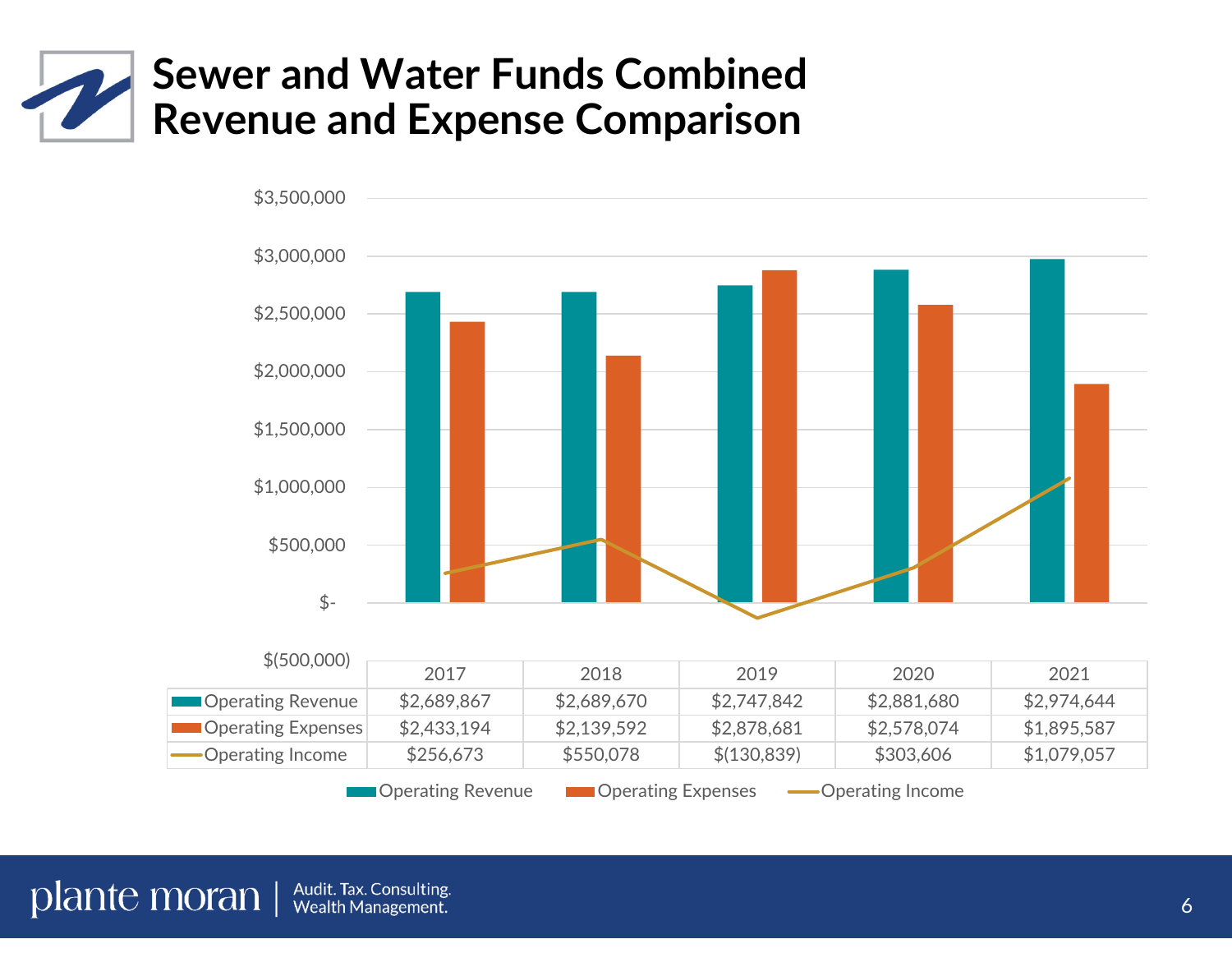

| <b>Pension Liability as</b><br>of 6/30/21 | <b>Total Pension</b><br><b>Liability</b> | <b>Plan Net</b><br><b>Position</b> | <b>Net Pension</b><br><b>Liability</b> | %<br>Funded |
|-------------------------------------------|------------------------------------------|------------------------------------|----------------------------------------|-------------|
| <b>Union and Supervisors</b>              | \$15,021,847                             | \$7,695,714                        | \$7,326,133                            | 51.2%       |
| <b>Nonunion</b>                           | \$1,347,928                              | \$1,259,907                        | \$88,021                               | 93.5%       |

The City has made the following plan design changes in an effort to reduce the above liabilities (along with other changes):

- Closed various divisions, new hires in divisions with lower benefit multipliers
- $\bullet$  $\bullet$   $\;$  Increased normal retirement age from 50 to 55 for new hires
- $\bullet$ • Removed COLA at retirement for new hires
- $\bullet$  Required employee contributions of 5% for new hires and added employee contributions to select closed divisions

The City also continues to contribute more than they are required to on an annual basis.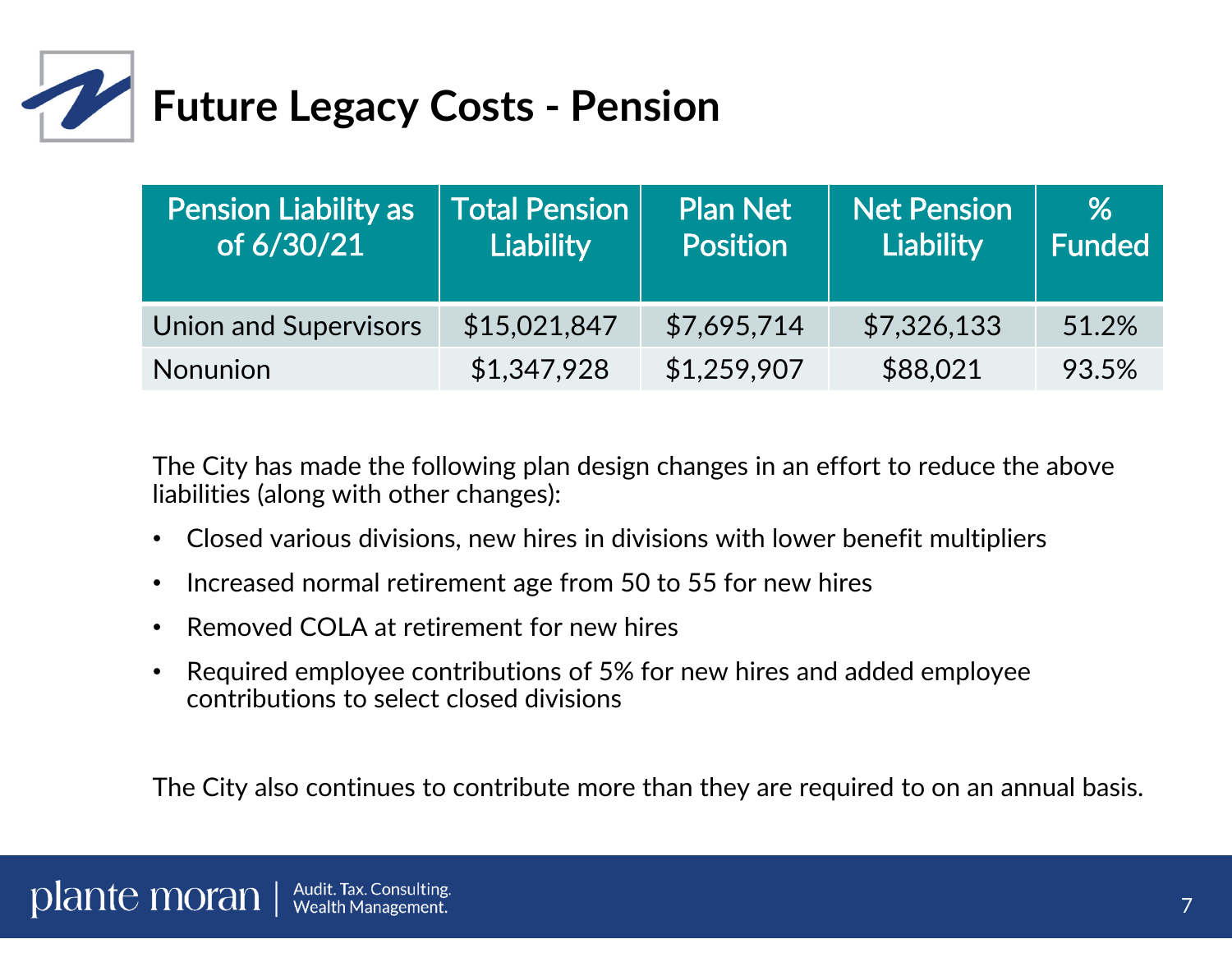

| <b>OPEB Liability as of</b> | <b>Total OPEB</b> | <b>Plan Net</b> | <b>Net OPEB</b> | $\%$   |
|-----------------------------|-------------------|-----------------|-----------------|--------|
| 6/30/21                     | <b>Liability</b>  | <b>Position</b> | Liability       | Funded |
| <b>OPEB Plan</b>            | \$8,519,950       | \$1,134,921     | \$7,385,029     | 13.3%  |

The City has made the following plan design changes in an effort to reduce the above<br>liabilities (along with other changes):

- $\bullet$ Plan no longer covers spouses/dependents for employees hired after 7/1/12 and prior to 7/1/18
- Portion of premiums are paid by employee if hired after 7/1/12 and prior to 7/1/18
- $\bullet$ All employees must apply for Medicare Parts A and B when eligible
- Years of service requirement increased to 15 years
- $\bullet$ • Plan closed to new hires as of  $7/1/18$
- $\bullet$ Employees hired after  $7/1/18$  are eligible to participate in a health care savings account